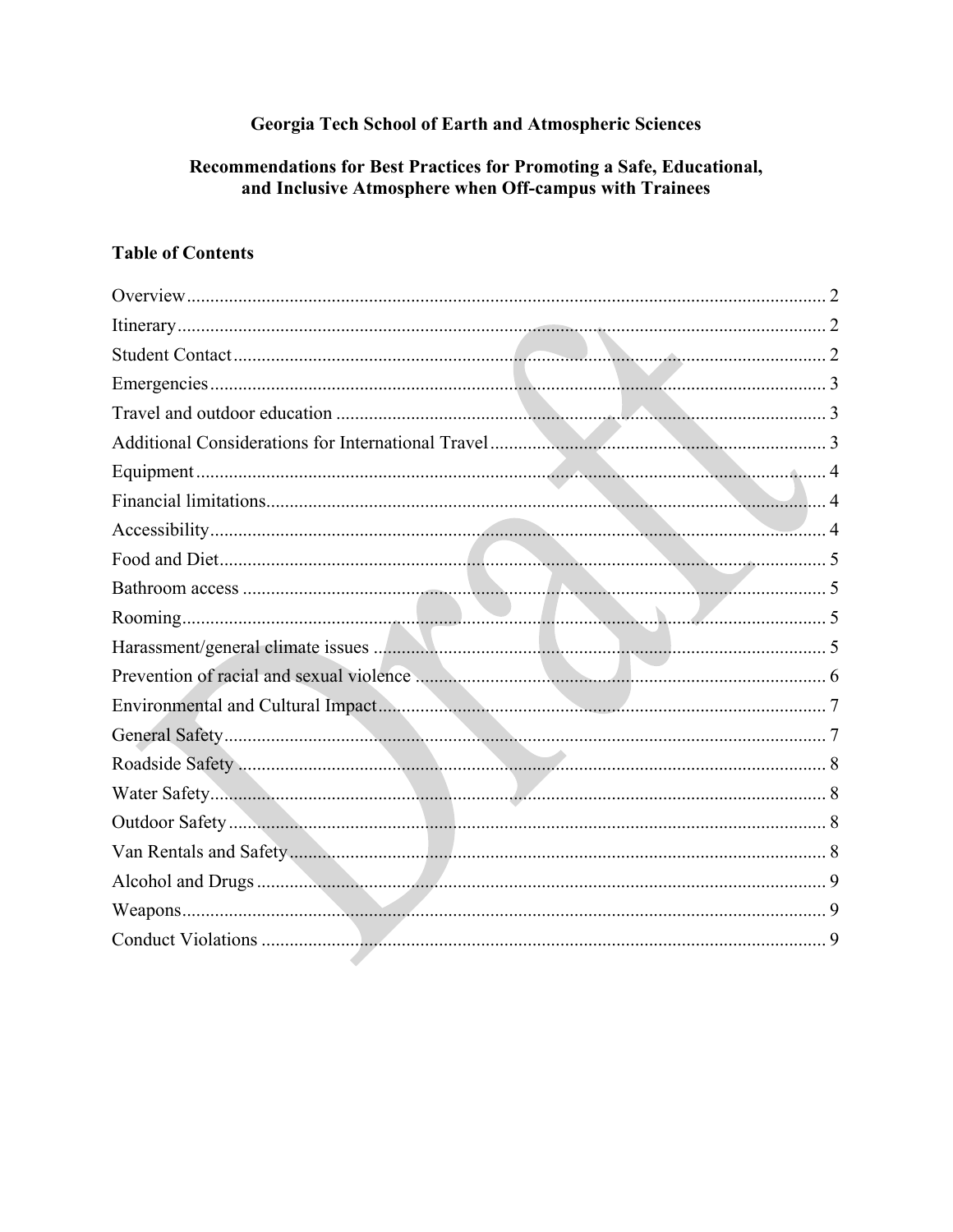### Overview

The value of field experience in an Earth Science education at both the undergraduate and graduate level is unquestioned. These field experiences take on many forms, from remote backpacking trips, to setting up instrumentation for urban air-quality measurements, to highly structured environments such as ships and field stations. Positive field experiences drew many of us into the field, and we hope to pass on the joy of fieldwork to our students. However, living or travelling in close quarters can blur the boundaries between work and life. At the same time, field work in hazardous situations or remote areas may heighten existing power relationships between faculty and students. The many traditions and expectations of field work need to be periodically re-evaluated to reflect the increasing diversity in motivations and backgrounds of our students. While some specific recommendations and procedures follow below, we suggest a few guiding principles:

- The trip leader is responsible for the safety of the students. Field work will never be risk free, but leaders should work to identify and reduce unnecessary risk.
- Our students come from a variety of cultural backgrounds and may have different experiences and attitudes about camping, outdoors, food, alcohol, personal privacy, risk, etc. Trip leaders should work to create an inclusive environment that acknowledges these differences.
- The trip leader should be cognizant of the power they hold as professor or advisor and empower students to express any concerns they have.
- Highly structured field environments such as ships and polar research bases will have their own set of rules that must be followed. However, you are encouraged to identify and implement additional safeguards that are needed to create a safe and inclusive environment for students.

#### **Itinerary**

- It is highly recommended that field trip leaders provide a field guide with a detailed itinerary at least a week prior to the field trip so that students have plenty of time to prepare for the trip and ask the leader any questions.
- Prior to departure, a copy of the itinerary and student information (emergency contacts) should be provided to the EAS Director of Undergraduate Education (for an undergraduate course), the EAS Director of Graduate Education (for a graduate course), or the School Chair (for a field research program involving students).

### Student Contact

- Bring a list of all students and their cellphone numbers
- Take attendance prior to departure from each destination
- Encourage students to use a "buddy system" at any stops
- Encourage students to bring cell phones as appropriate
- Give students your cell phone number
- Exchange cell phone number with bus driver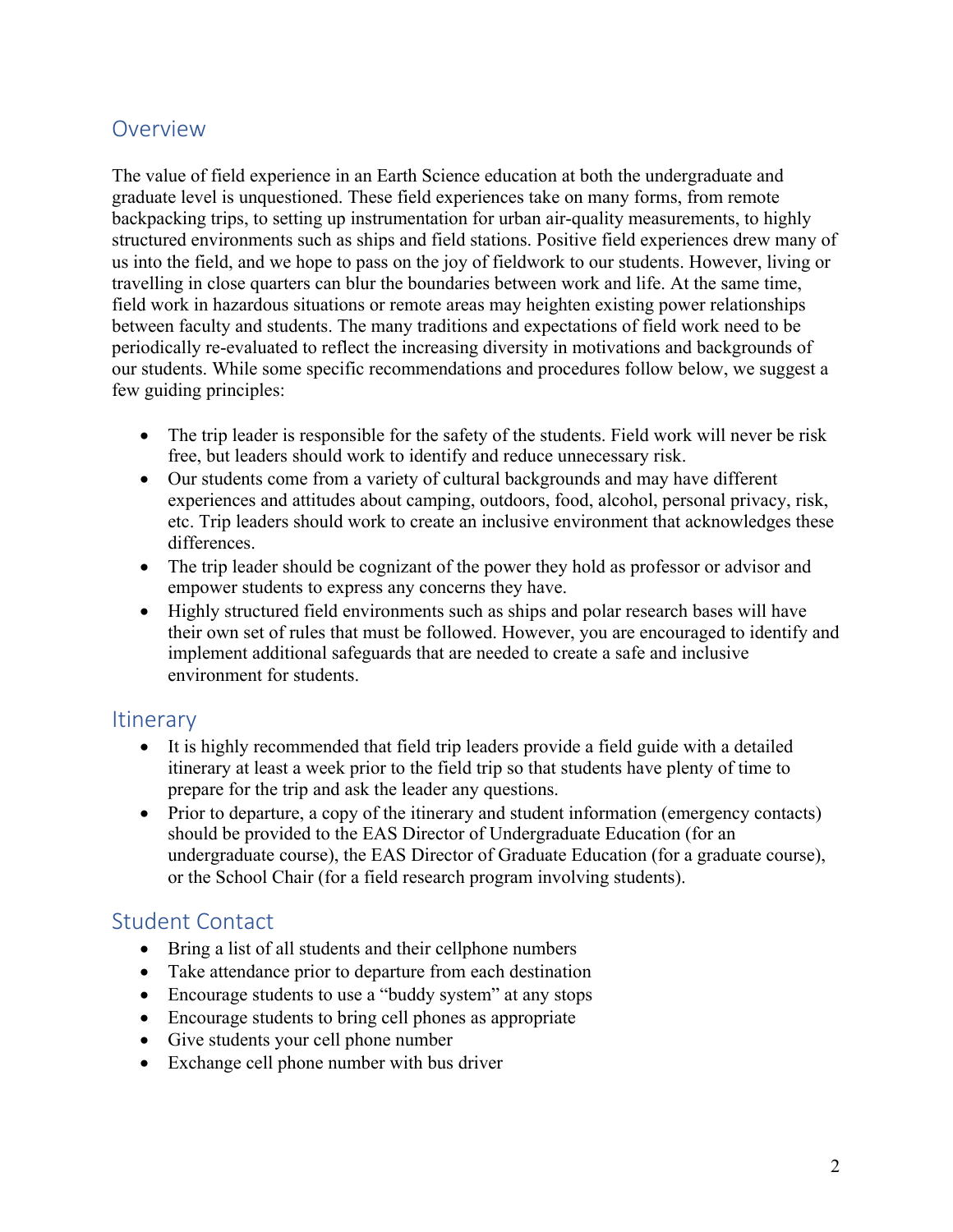### Emergencies

- In the event of an emergency (injury, accident) while on the field trip, contact in the following order:
	- o 911 for medical assistance (or local international emergency number)
	- o Emergency contact persons provided by individual before the trip
	- o GT Police: 404-894-2500
	- o For undergraduates: Dean of Students 404-894-2564
	- o EAS School Chair
- You may also need to contact:
	- o Legal Affairs for some types of emergencies: 404-894-4812
	- o If this is an international based field course Office of International Education: 404-894-7475

### Travel and outdoor education

- Trip leaders and PIs supporting student travel are encouraged to consider that not all students have any experience with flying on airplanes, using public transportation, etc. It is recommended that trip leaders and PIs check with students prior to their first trip as a Georgia Tech student/employee to check if they have previous experience with travel.
- If the student indicates that they have minimal prior travel knowledge, the trip leader or PI is encouraged to educate the student on the basics of travel. Remember that some students have never set foot in an airport, on an airplane, in a hotel, or on a subway train, and that these students would gain confidence and comfort from a trusted advisor's explanations of the travel experience.
- Similarly, leaders of field trips should not assume that all students will have any knowledge of outdoor education, working from small boats, camping, etc. Prior to the trip, it is recommended that trip leaders provide some online resources for students new to outdoor experiences to learn the essentials and that the leader review expectations with the group.
- Identify and share cultural norms, expectations, jargon, policies, and rules practiced in field communities that may be unfamiliar to the fieldwork team.

#### Resources for Camping:

REI: https://www.rei.com/learn/expert-advice/camping-for-beginners.html National Park Service: https://www.nps.gov/subjects/camping/what-to-bring.htm

### Additional Considerations for International Travel

- Investigate any vaccine requirements or recommendations.
- Determine if there are any local health and safety issues and the quality of hospital and clinical care.
- Determine if any prescription medicines may be illegal.
- Investigate whether there are any local customs or religious beliefs that you will need to respect.
- Investigate whether there are any common stereotypes or biases that may impact members of your field party.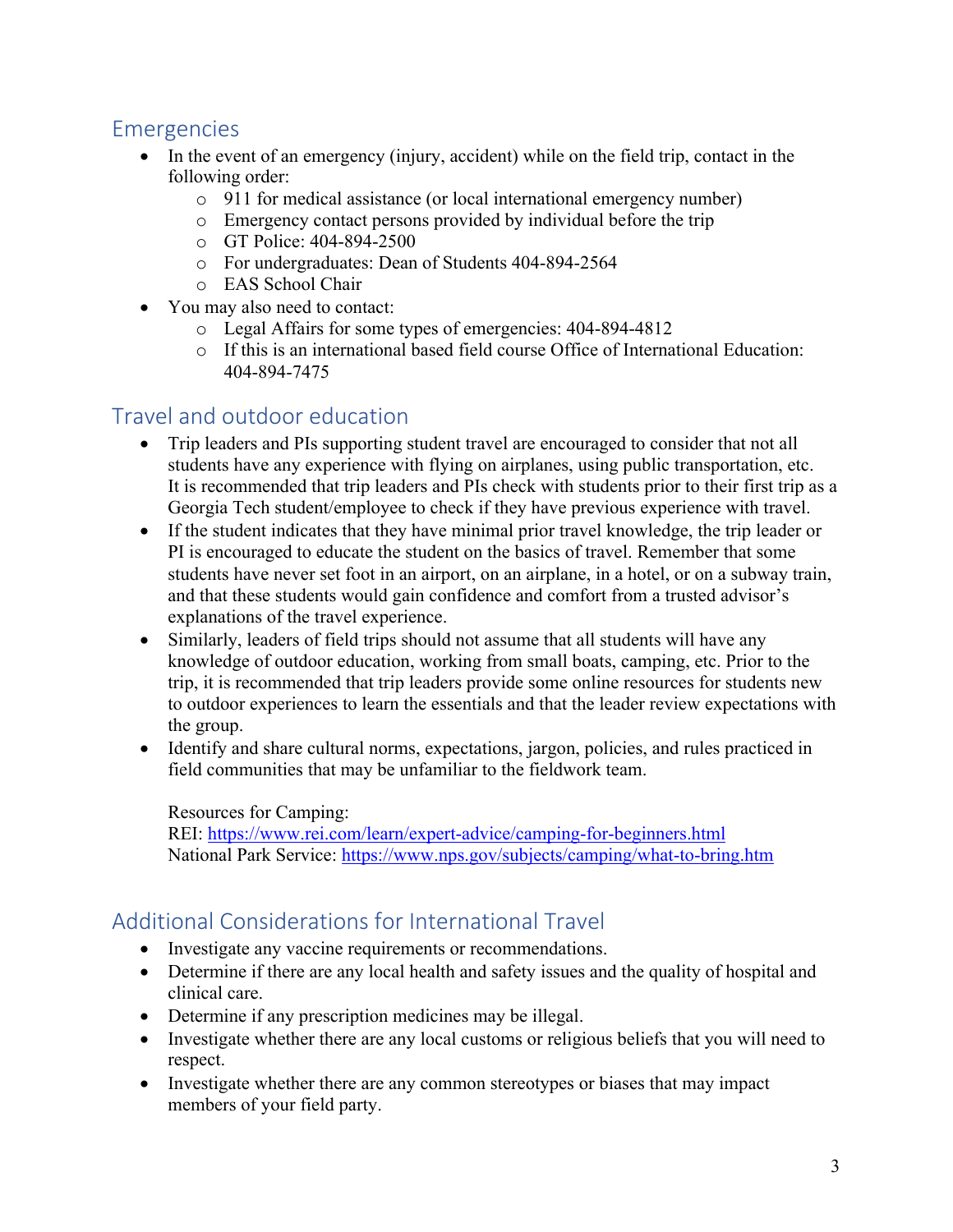- Ensure students are aware of the Passports and visas they will need and the lead time to obtain them.
- Check the Department of State travel advisories for the region in which you will work.

#### https://wwwnc.cdc.gov/travel

https://travel.state.gov/content/travel/en/traveladvisories/traveladvisories.html/

### Equipment

- In order to reduce the burden on low-income students, trip leaders should procure all necessary camping equipment (tents, cookware, etc.). Safety and other field gear should be the responsibility of the project or class (work gloves, first-aid kits, radios, clipboards, any technical gear, including crampons, compasses, etc.).
- EAS has some limited field gear, including a few tents and cooking gear that may be used (within L2 storage area). Please make sure gear is completely clean before returning to storage.
- REI and GT Campus Recreation center both have camping gear available for rentals. REI generally has more readily available equipment.
- Personal gear is normally the responsibility of the individual student. Personal gear may include items like boots, protective clothing (hats, coats, etc), water bottle. Provide detailed guidance on boots and protective clothing, including lower cost solutions.
- Students may wish to provide their own sleeping bag and sleeping pad, but these can also be rented from REI.

## Financial limitations

- It is recommended that students obtain travel advances for field work as well as having the university purchase their airfare, instead of being reimbursed afterwards. Long reimbursement wait times are very difficult for financially limited students.
- Normal clothing, medical, and personal care items are not reimbursable, however some of these costs are appropriate portions of a per diem.
- If there are more expensive specialized items (e.g. vaccines, preventative medicine, testing, etc.) required for fieldwork or fieldtrips that are too large to constitute a per diem cost and do not appear to be an allowable cost for Federal Grants or state accounts, it may be that other resources can be found. It doesn't hurt to ask, especially if they are presenting a burden to the students.
- While travel costs are generally covered by the grant or department, for some educational (non-research) field trips a student contribution to the costs of the program and/or their travel cost may be necessary in order to cover the costs. If this is the case, it is strongly recommended to try to identify funds (travel scholarships) for students who could not otherwise afford to attend.

# Accessibility

• It is highly recommended that trip leaders inquire about any disabilities or other physical limitations prior to the trip, in order to accommodate them as well as possible on the trip. It is essential that students are aware of their environment and their potential limitations before traveling.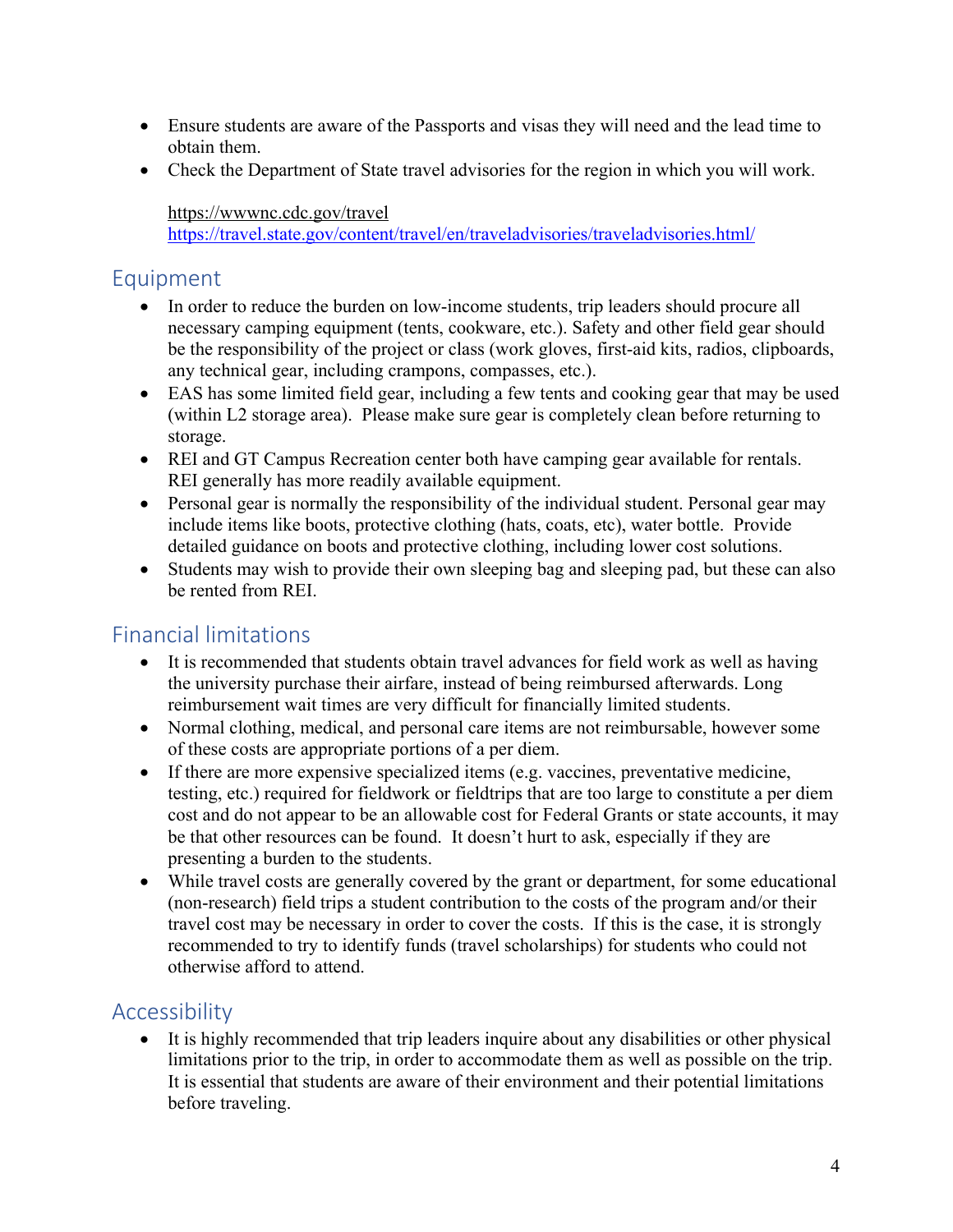- In addition to disabilities, inquire about and attempt to accommodate any other accessibility issues such as those experienced by nursing mothers, pregnant women, etc.
- More info: Serrato, Gabi. 2018. How to Make Professional Conferences More Accessible for Disabled People: Guidance from Actual Disabled Scientists. Blog, Union of Concerned Scientists Christopher L. Atchison, Anita M. Marshall & Trevor D. Collins (2019) A multiple case study of inclusive learning communities enabling active participation in geoscience field courses for students with physical disabilities, Journal of Geoscience **Education**

### Food and Diet

- It is highly recommended that trip leaders ask for dietary limitations in a survey prior to the trip.
- Students may need to be made aware of local limitations for available foods.
- It is highly recommended that trip leaders accommodate dietary preferences/needs indicated in the surveys.
- Food items for fieldwork and field trips are generally reimbursable through per diems or through direct receipts (no alcohol and receipts must be itemized).

#### Bathroom access

- For field trips, it is highly recommended that trip leaders provide a detailed itinerary with rest stops listed. Stops with toilets should be indicated.
- More info:

Greene, Ashley, Dunne, Edgar, Giles & Hanson. Toilet stops in the field: An educational primer and recommended best practices for field-based teaching. University of Birmingham

### Rooming

- It is recommended that faculty do not share rooms with trainees, regardless of gender, unless there are severe space and financial limitations.
- Trip leaders should inquire about room sharing preferences on waiver (e.g. for student room sharing, indicate any students with whom the student would prefer not to room).

## Harassment/general climate issues

- Harassment, including unwelcome sexual advances, verbal, or physical conduct of a sexual nature, and offensive comments related to gender, gender identity and expression, sexual orientation, physical appearance, race/ethnicity, and body size are prohibited.
- Hazing (any strenuous, uncomfortable, dangerous, or humiliating activity that serves to initiate a member into a group) is not permitted on field activities involving students. Hazing in Earth Science fieldwork can take place as part of organized rituals such as equator crossings on ships or can develop spontaneously in isolated situations.
- Each trip should have a designated person of each gender for reporting sensitive issues.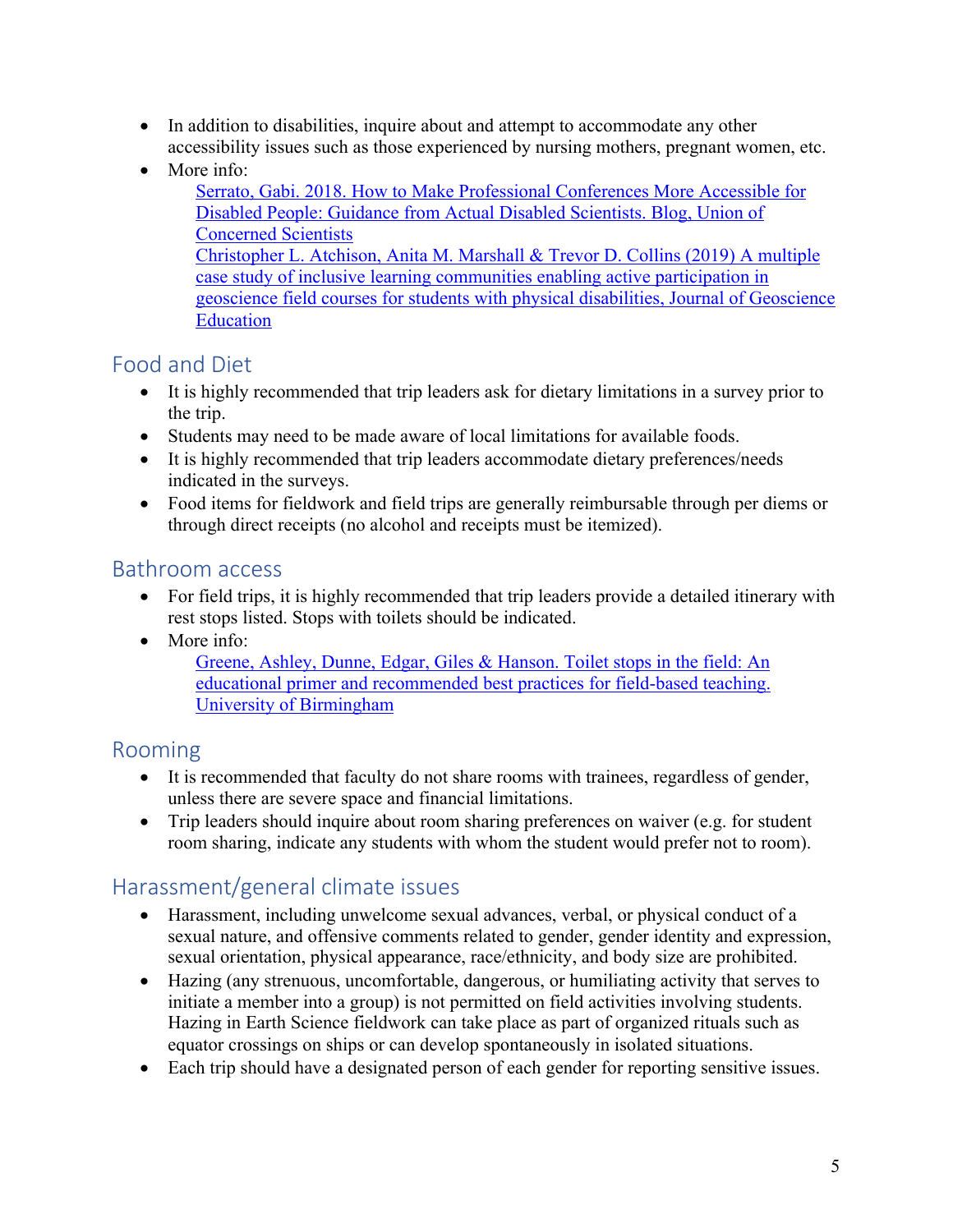- It is highly recommended that all trip leaders complete Safe Space training (https://lgbtqia.gatech.edu/safe-space).
- It is highly recommended that either before the trip or at the beginning of the trip, the leader verbally transmits the policy on harassment and avenues for reporting harassment. The message from the top has been shown to have a strong influence on the climate of field experience for members of non-dominant groups.
- The trip leader is responsible for the climate of the field class or trip and for intervening as necessary.
- *More info*:

Clancy KBH, Nelson RG, Rutherford JN, Hinde K (2014) Survey of Academic Field Experiences (SAFE): Trainees Report Harassment and Assault. PLoS ONE 9(7): e102172. https://doi.org/10.1371/journal.pone.0102172

## Prevention of racial and sexual violence

*Before the trip:*

- Receive training(s) in antidiscrimination, allyship, bystander intervention, and prevention of racial and/or sexual violence. Encourage field participants to take trainings including 5D strategy for bystander interventions.
- Reach out to local authorities, businesses, and community leaders, especially in white communities, to provide early notice of the diverse nature of the team. Vet owners and employees of any property on which students are working, for potential signs of racial discrimination (bumper stickers, tattoos, etc).
- While planning the trip, undertake a risk assessment:
	- o Is there white supremacist activity in this area?
	- o Can I count on Law Enforcement be supportive of our group and activities?
	- o How will I ensure the safety of Black students if they are pulled over by the police?
	- o How will I ensure the safety of female, trans, and non-binary students, especially if the trip extends into the evening?
	- o What is my exit plan for relocation of the field party to a place of safety if other strategies fail?

*During field work:* 

- Be present to introduce all team members to the host community and other stakeholders.
- Ensure that students are always working in teams. Black students should be paired with at least one white student at all times. (This is the unfortunate nature of our country, that Black students are more at risk from racial violence if no white students are present.)
- If a property owner/tenant becomes hostile/angry:
	- o Do not confront them.
	- o If necessary, leave any field equipment/gear, and have someone else come to get it later.

*After field work:* 

- Document hostile encounters that team members face during field visits regardless of severity, including microaggressions.
- File a written report on any safety-related incidents that occurred in the field (PI mandatory) as well as a survey to all participants (optional, anonymous).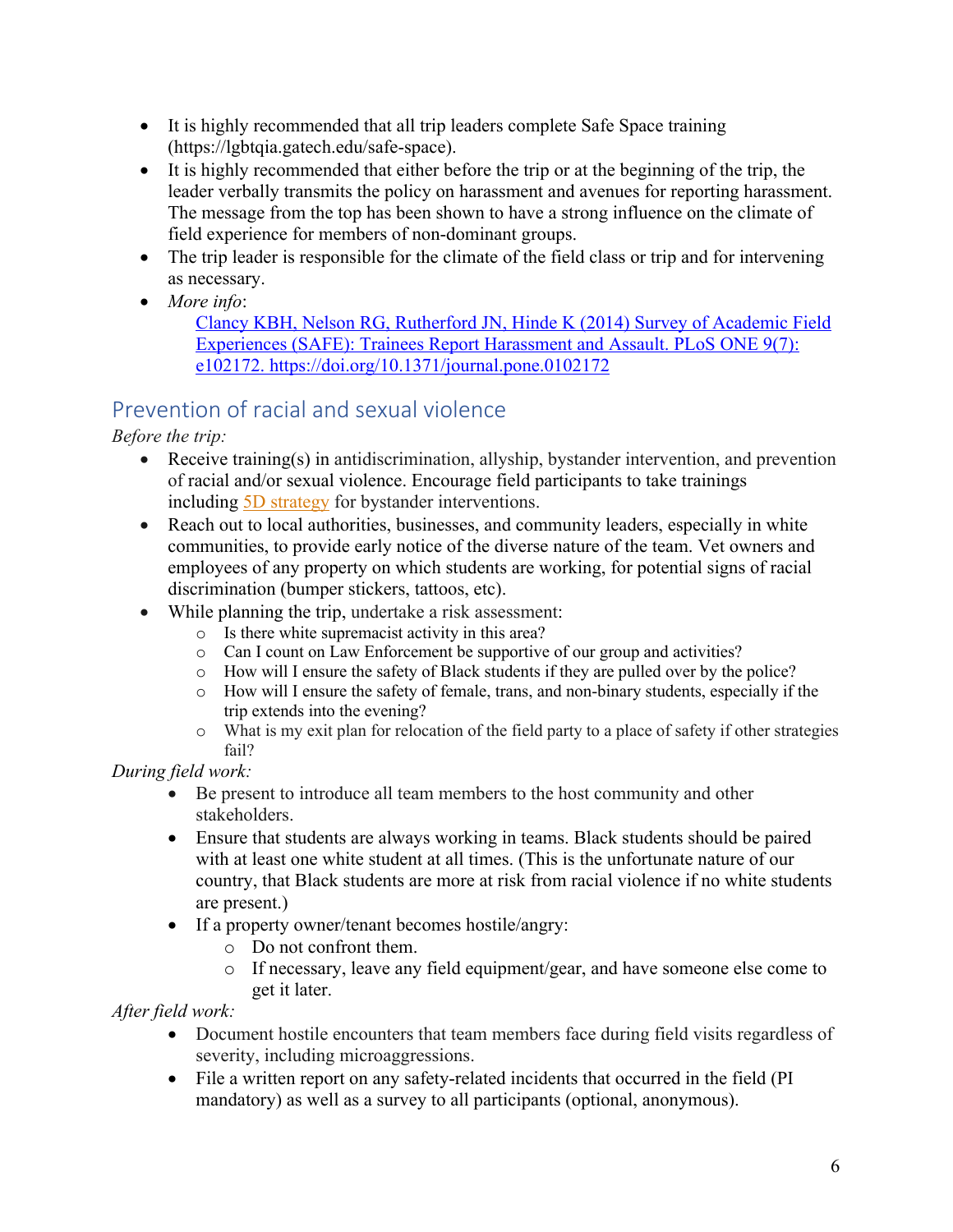#### More info:

Anadu, J., H. Ali, and C. Jackson (2020), Ten steps to protect BIPOC scholars in the field, *Eos, 101,* https://doi.org/10.1029/2020EO150525. Giles, S., Jackson, C. & Stephen, N. Barriers to fieldwork in undergraduate geoscience degrees. *Nat Rev Earth Environ* **1,** 77–78 (2020). https://doi.org/10.1038/s43017-020-0022-5

# Environmental and Cultural Impact

- Ensure that appropriate permits have been secured for field research and share information about permitting process with students.
- If research will take place in an environmentally sensitive area such as a designated Wilderness Area, Park, or cultural heritage site, share applicable regulations for field work and camping in the pre-trip briefing documents.
- Consider ways in which the environmental impact of your field party can be minimized (https://lnt.org/why/7-principles/).
- Consider how a group of largely white or American researchers might be perceived if a field trip is taking place in a different country or neighborhood within our own city. Brief the students on areas of cultural sensitivity, and strategies to ensure respectful and inclusive interactions with these communities. This may include assigning pre-trip readings on contemporary social issues in addition to the scientific background material.
- To the extent possible, reach out to members of the local community and welcome their involvement in the field research.

## General Safety

- Write a timeline of activities "before the field", "in the field", and "after the field" with relevant activities. For example, sit down with all participants, in private, and talk about the physical and mental hazards of the field site, and invite them to share any concerns, or invite them to follow up with their doctor to make sure that they are prepared and will be safe.
- In the field, review every day what the expected hazards are going to be, and prepare a list of safety steps you will take as the leader, and a list of safety steps participants must take to keep themselves safe (drink 2L of water, TALK TO ME about how they are feeling, etc).
- Identify location of nearest hospital in advance of trip.
- It is recommended that at least one trip leader have first aid and CPR training (https://ehs.gatech.edu/content/cpraedfirst-aid-training-offered-ehs).
- Bring a First Aid kit that is tailored to the length and environment of the field trip.
- Prepare for any specific hazards for a region e.g. dangerous flora/fauna, civil unrest, weather.
- Off-road/gravel/snow/ice driving conditions/risks (know how to get unstuck).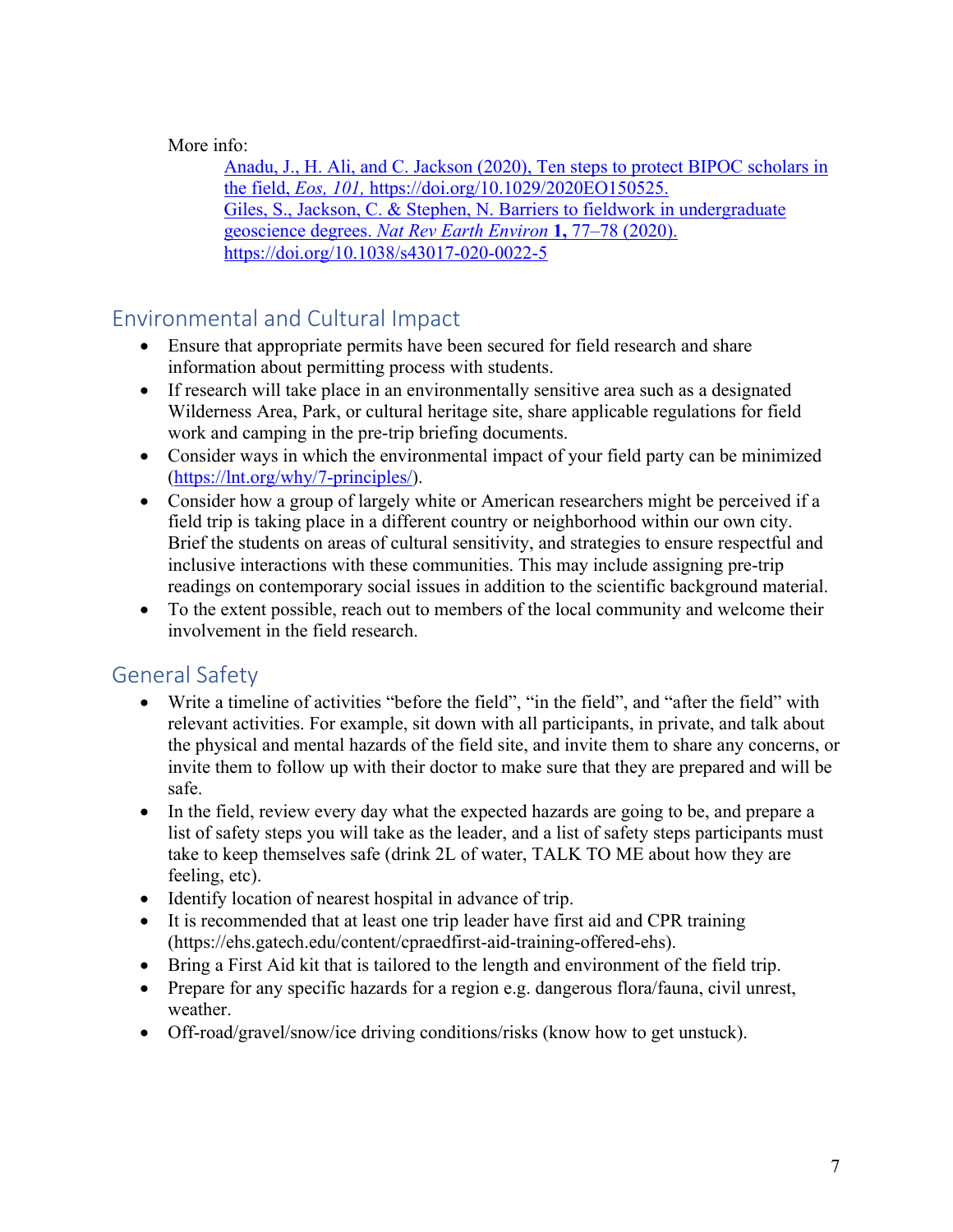# Roadside Safety

- Vests must be worn at all times when stopped on the side of the road and headphone use is not permitted while on the roadside so that you can listen to all instructions. Make sure to discuss the rules with students before they first exit the van.
	- $\circ$  If travelling with multiple vans then make sure to explain rules over walkie talkies, walk to each van, and/or have each driver review rules.

# Water Safety

- If you will be working in or around water, ask trip participants about their swimming and boating experience before you leave. Encourage a basic swimming and water safety course if necessary.
- Make sure students are aware of tide schedules and amplitudes, strength of currents, and any other water hazards.
- If trip involves small boats, review boating safety with participants and require personal flotation devices to be worn at all times for those with weak swimming skills. It may be best to require life vests for all participants in some situations.

## Outdoor Safety

- Brief students on any anticipated dangerous conditions (snakes, poison ivy, lightning, etc.).
- An individual should never be left alone in remote environments, or with individuals with whom they're uncomfortable.
- Wilderness safety training is recommended for extended field trips in remote areas without easy access to medical care.
- In areas of steep topography, students should have appropriate gear (hard hats, boots, and work gloves) and should be aware of rock, other falling debris, and falling hazards.

#### Resources:

https://www.weather.gov/safety/lightning https://srelherp.uga.edu/snakes/index.htm

## Van Rentals and Safety

- For in-state travel passenger van rental, make the reservation through Enterprise, and indicate that you are with Georgia Tech to get the contracted rate.
- Students are encouraged to use university provided transportation if available. Students that intend to take personal transportation will be required to sign a waiver releasing the University from any and all liability associated with the unsanctioned travel activities.
- Arrange drivers ahead of time and make sure that each driver is licensed and has taken van safety course.
- All drivers need to take the "15 Passenger Van Safety" course: https://training.osp.gatech.edu